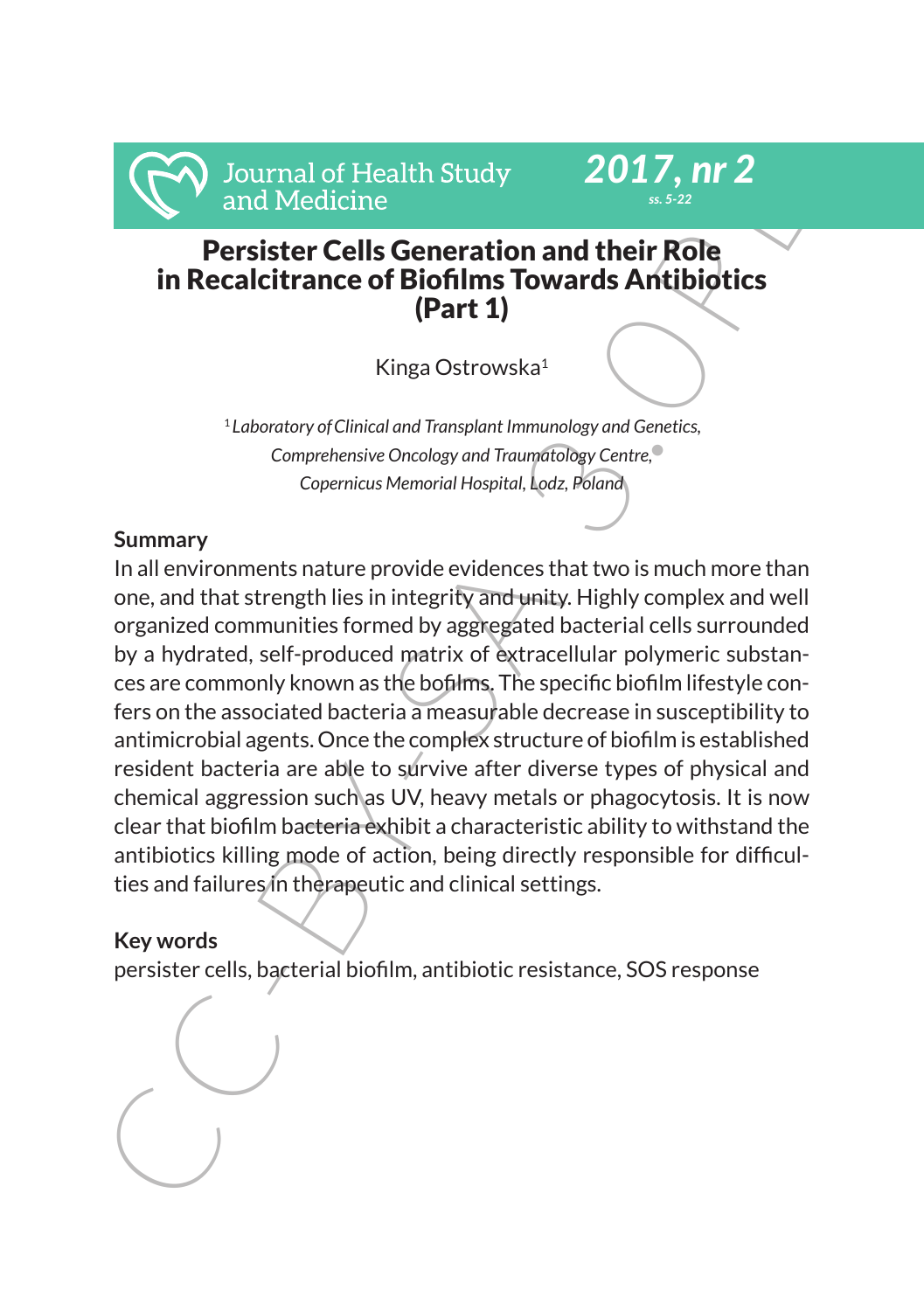#### **Introduction**

Despite the passage of time, acute bacterial infections, life-threatening diseases caused by microbial pathogens such as *Yersinia pestis* or *Vibrio cholerae* are still a weak point of the mankind. Initially, due to discovery of antibiotics, vaccines and hygiene rules application, a significant reduction of lethal incidents related to bacterial infections was observed [1,2]. However, the golden age of antibiotics did not solve such challenges as occurrence of antibiotic-resistant microbes together with still rising level of chronic bacterial infections difficult to eradicate [3].

Involution<br>In passage of time, acute bacterial infections, life-threatening<br>diseases caused by microbial pathogens such as *Yersinia* partise or Usiny<br>of chalcens are still a weak point of the mankind. Initially, due-to d At the same time the progressive research conducted by environmental microbiologists confirmed prevalence of bacterial biofilm conglomerates in all types of natural niches and ecosystems [4]. Soon clear became the fact, that bacterial biofilms display specific biological properties in comparison to their planktonic counterparts [5]. First data pointing out the direct correlation between persistent infections and bacterial biofilm development came from J.W., Costerton and N. Hoiby during their research of *Pseudomonas areuginosa* colonization model on the lungs of CF patients [6]. Since then, a significant role of bacterial biofilms in the pathophysiology of tissue-related infections has been widely confirmed and proved.

Whilst the planktonic bacteria can be easily eradicated by diverse antimicrobial drugs, a subset of biofilm bacteria highly tolerant to antibiotics survives the treatment and becomes a cause of infection recurrence [7]. The ability of bacterial biofilms to withstand harmful bactericidal antibiotic activity, even when these bacteria are susceptible to such antimicrobial agents is called "recalcitrance of biofilm bacteria towards antibiotics" [3, 8]. Among many suggested reasons potentially able to explain the above mentioned recalcitrance phenomenon, the presence of an isogenic subpopulation of "persister cells" is now considered as the most important one [9].

#### **Biofilm as an ancient survival strategy**

In all environments nature provides evidence that two is much more than one, and that strength lies in integrity and unity. The classic view on bacterial biofilms defines those structures as highly complex and organized bacterial communities attached to a biotic or abiotic surface formed by aggregated bacterial cells surrounded by hydrated, self-produced matrix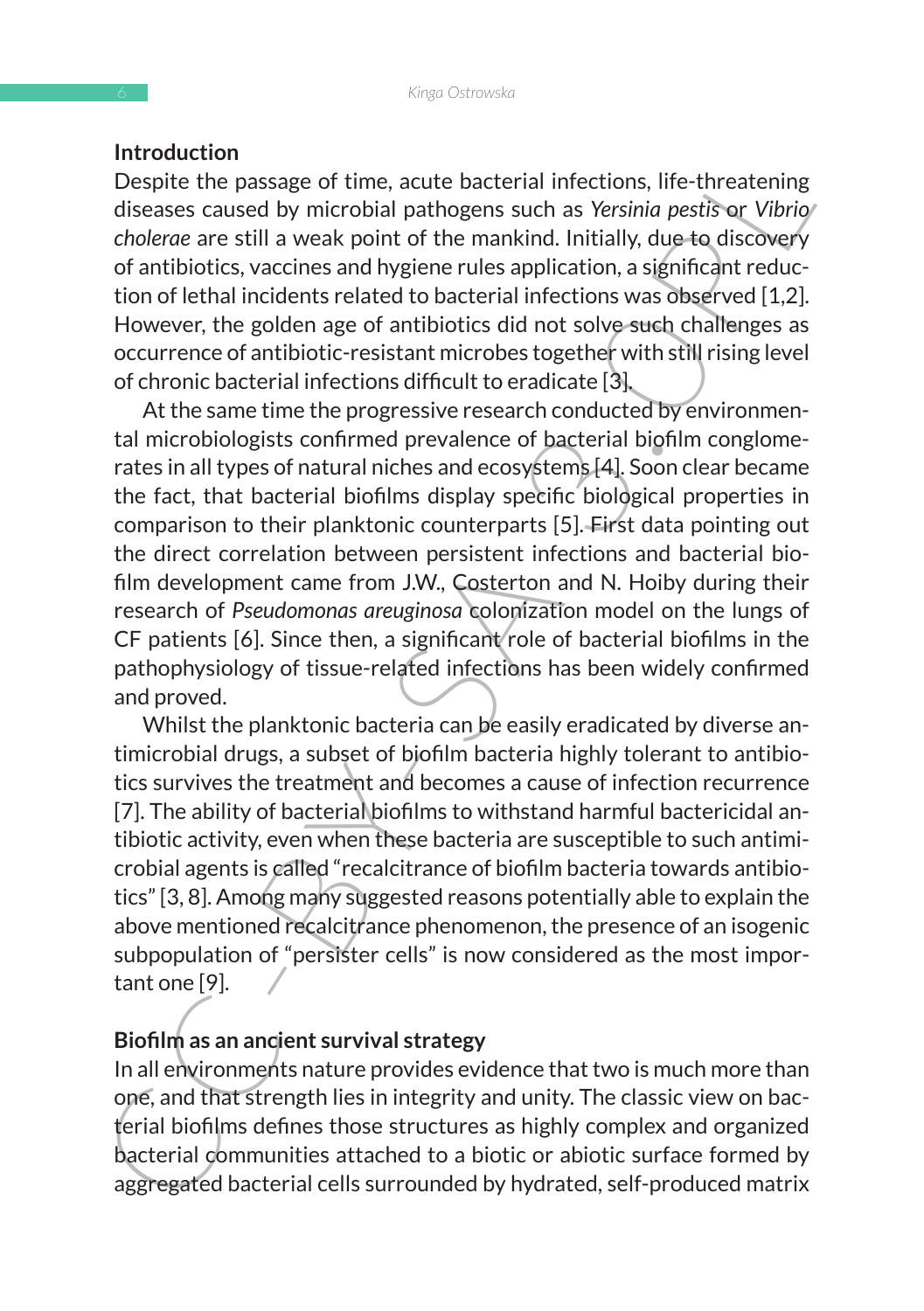of extracellular polymeric substances (EPS) [10, 11, 12, 13]. The first evidence of existence of those bacterial conglomerates occurred in the  $17<sup>th</sup>$ century through simple microscopic dental plaque analysis conducted by *Anton van Leeuwenhoek* [14]. The first definition of biofilm describing it as a well-organized structure of bacterial cells arose in 1987 by Costerton et al [15]. Biofilm formation has been demonstrated for considerable number of microorganisms and is considered as an ancient prokaryotic mode of adaptation and a key factor allowing for survival in diverse, often hostile environments [16]. The formation of matrix-enclosed bacterial accretions does not only protect bacteria from the unfavorable environmental conditions but also due to various dispersal mechanism allows bacteria to efficiently colonize new niches [17].

or extracted<br>and power to thos bacterial conglomerates occurred in the 17<sup>2</sup><br>denote desistence of those bacterial conglomerates occurred in the 17<sup>2</sup><br>century through simple microscopic dental plaque analysis conducted by<br>A Although surface-associated bacterial biofilm communities are widespread in all natural habitats, where they play an important positive role, mostly they are known for their negative and harmful activity, in particular including biofilm-related infections. Unlike natural biofilms, which usually are multispecies structures, pathological biofilms are mostly created by a single species of bacteria [13]. Based on the phenomenon of *Pseudomonas aeruginosa* lungs tissue colonization observed in cystic fibrosis patients, J.W. Costerton with N. Høiby and their collaborators were the very first researchers to point out a direct correlation between persistent infections and biofilm development [3, 18]. The next decades of research were about to confirm the crucial role of biofilms in the pathophysiology of tissue-related infections [19]. The direct link between microorganism living on the surfaces and human infections development became clear and rose to final estimation that 65% to 80% of infectious diseases were correlated with bacterial biofilms [3]. The specific properties of bacterial biofilms are highly problematic and posing an ever increasing problem mainly because of their enhanced tolerance to multiply in unfavorable conditions including high concentrations of antibacterial agents such as antibiotics.

### **The architecture of bacterial biofilms: three-dimensional structures formation step by step**

The unique form of existence presented by bacterial populations living on surfaces was pointed out in the  $20<sup>th</sup>$  century by pioneering studies of Henrici and further by Costerton and collaborators. Virulent biofilms for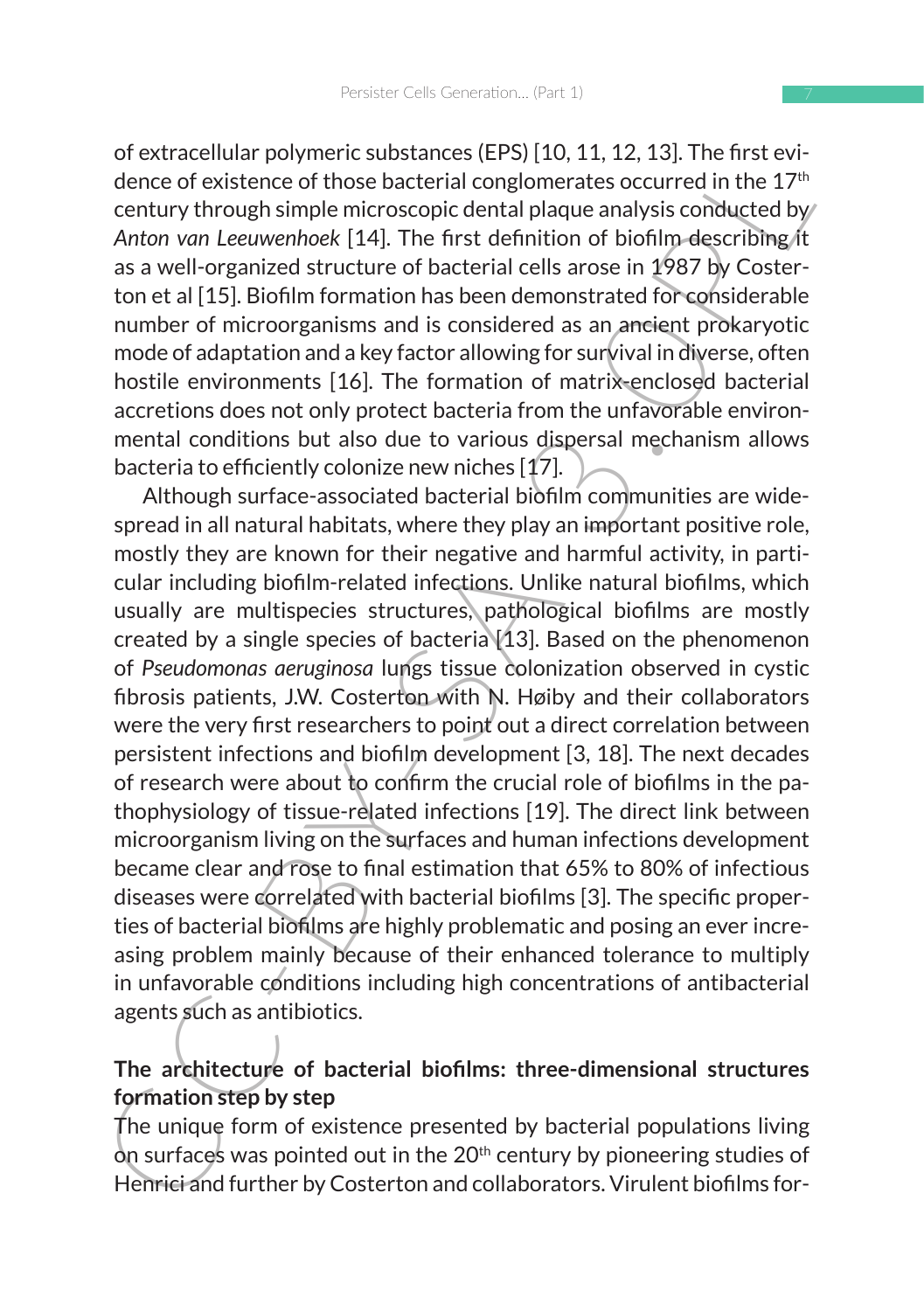med on multiple types of surfaces are biological phenomenon associated with diverse infections and ilnesses such as native valve endocarditis, oral diseases or nosocomial infections [20].

Biofilm formation is a compex process arising as a combination of physiological and molecular events. It can be classified into five stages including: (a) surface film development, (b) cells attachment to the surface, (c) microcolonies formation, (d) differentiation and maturation of the biofilm along with expression of matrix polymers and (e) finally dispersal of bacterial cells from biofilm structure [21].

meta on maturibue vipes on startes are nonogral pinelinential associated<br>with diverse inferctions and intersess such as native valve endoctaratitis,<br>oral diseases or nosocomial infections [20].<br>Sological and molecular even The first and crucial stage in the biofilm formation process involves attachment/adhesion. It occurs in two steps: initial, weak and fully reversible attachment and strong permanent irreversible adhesion of bacterial cells to a surface. Reversible attachment to a surface might be a response to the absence of nutrient availability, also due to the impact of hydrodynamic forces and usage of different diverse appendages and structures, such as extracellular organelles including outer membrane proteins, curli fibers, flagella, intimins, invasions, fimbriae and pili. Microbial cells adsorb irreversibly due to specific binding of their adhesins to the ligands present on the solid surface, then replicate and form microcolonies with physical dimensions equal to tens or hundreds of microns in diameter [12, 22]. When bacterial biofilm is formed inside macroorganism (*in vivo*) a significant role in this process play the extracellular matrix proteins (ECM). Many of bacteria like Gram-positive *Staphylococcus aureus* posses on their surface adhesins for EMC, included in the microbial surface components recognizing adhesive matrix (MSCRAMMs). Attached irreversibly to the solid surface, bacterial cells secrete an extracellular polymeric substance (EPS) which forms a physical barrier (hydrogel layer) between bacterial community and extracellular environment. Highly hydrated (98% water) EPS consisting of lipids, proteins, lipopolysaccharides and DNA provide the structure and the matrix that define a biofilm as a structure extremely heterogeneous, both over time and in space [22, 23]. The composition of the EPS is different and depends on growth conditions, species and, moreover, chemical interaction between bacterial cells within the biofilm that stimulate its secretion and formation [24]. One of the widely described type of chemical communication is Quorum sensing (QS). This specific type of chemical interaction is crucial phenomenon in biofilm formation and a central mechanism used by bacteria to query extracellular environ-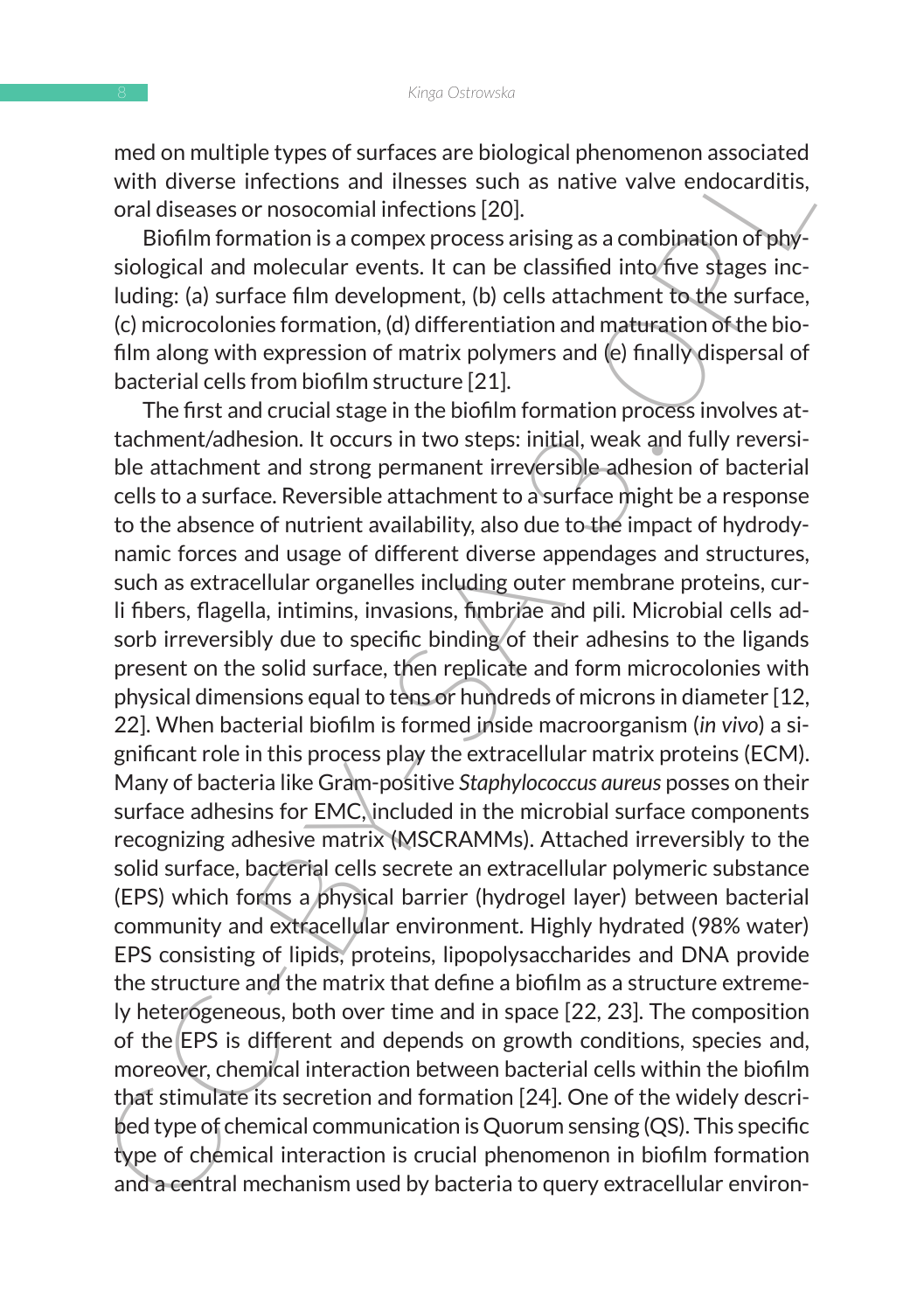ment [12]. Quorum sensing modulates various cellular functions such as motility, pathogenesis, conjugation or nutrient exposition [25]. As bacterial cells replicate and the EPS accumulate, the microbial community arises into a three-dimensional structure and matures into a biofilm. Biofilm resident bacterial cells are bonded together by the EPS, which provides structural stability, protection against antimicrobials, immune effectors, phagocytosis and other clearance mechanisms [26]. Moreover EPS "glues" bacterial cells together, thereby protecting bacterial community against detachment from the surface [27]. The last but not least step for biofilm propagation and self-renewal of the microbial community is bacterial cells detaching and dispersing into the bulk fluid. Microbial cells detached from some regions of biofilm structure may attach to the solid surface within new environmental niches and give rise to new biofilms [15].

#### **Extracellular polymeric substances (EPS)**

menti L+21, Coolum selasm modulates various centure in motibits sure assisting modulates various centurity, pathogenesis, conjugation or nutrient exposition [25]. As bacterial cells replicate and the EPS accumulate, the mi Biofilms are well organized multicellular conglomerates encased in an extracellular polymeric substances (EPS). The EPS are extremely important for the biofilm communities since their unique biochemistry promotes recalcitrance to antimicrobial agents such as antibiotics and plays a crucial role in the resistance phenotype of the biofilm conglomerates [28]. Moreover, as the EPS encase the bacterial cells, they become the first line of interaction with the human immune system [29, 30, 31]. Mutants unable to produce EPS are not capable to create a stable and sustainable biofilm [32, 33, 34]. The EPS production depends on multiple important factors, which include growth phase, nitrogen and carbon sources together with their ratio, role of such nutrients as phosphorus, micronutrients/trace elements or vitamins, also impact of pH, temperature, metals, growth conditions (anaerobic versus aerobic) or type of bacterial culture (pure versus mixed culture) [35]. The EPS may influence the physicochemical properties of the cells, such as polymeric features or hydrophobicity [36]. Depending on the bacteria that initiate formation of the EPS, their composition may be very diverse, but most are comprised of polysaccharides, extracellular DNA (eDNA), bacterial proteins and phospholipids.

Polysaccharides constitute the largest part of the EPS matrix and mediate adhesion and cohesion, play crucial role in stabilization of biofilm structure. The Gram-negative bacteria like *Providencia* typically produce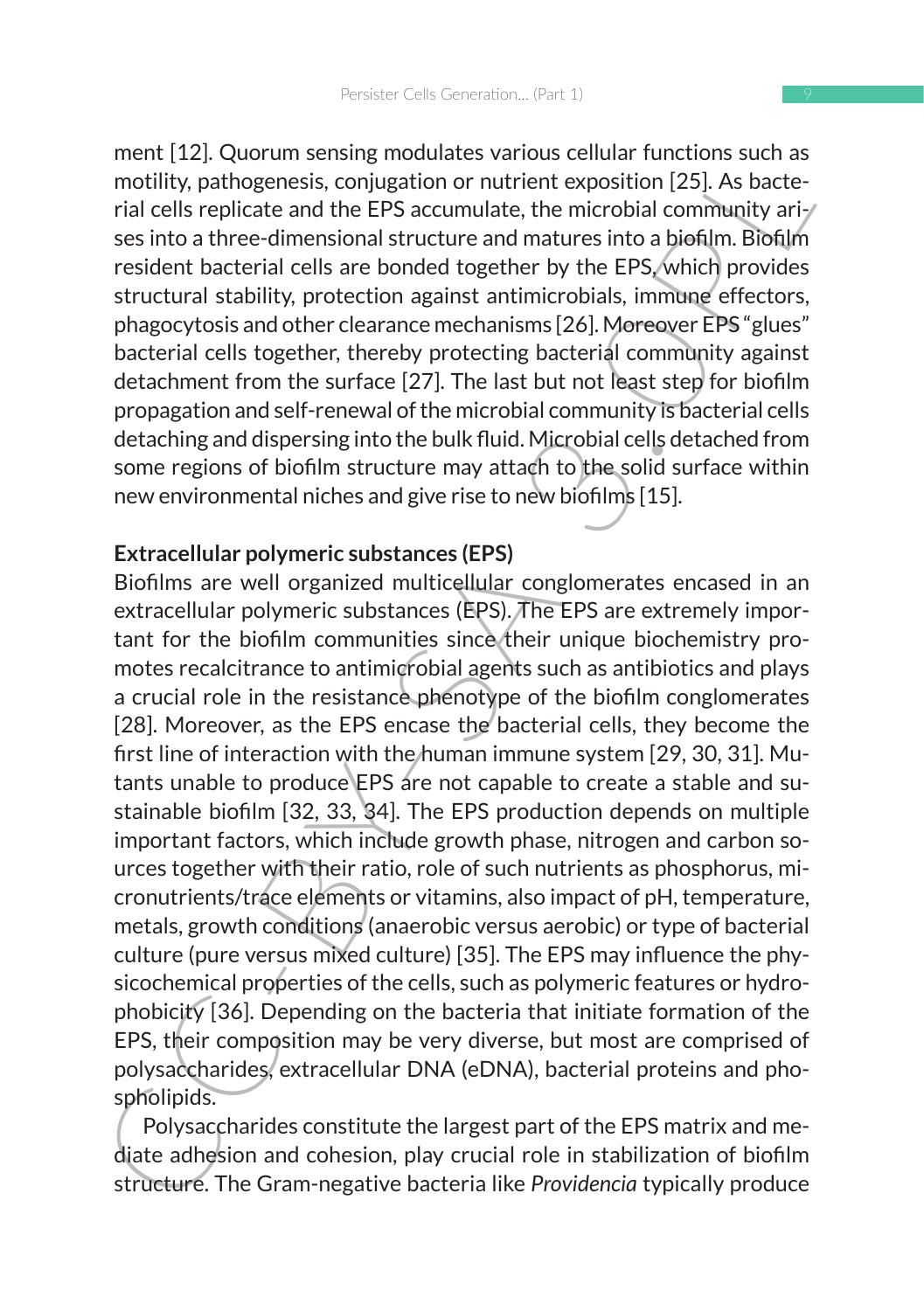negatively charged polysaccharides due to the presence of such compounds in their sugar backbone as uronic acids, phosphate and sulfate groups or pyruvate. Negative charge of the surface permits binding of calcium and magnesium cations, which by the cross-linking binding with the polymer chains stabilize the structure of the biofilm [12]. Polysaccharide complexes are composed of long and thin chains connected together and with the bacterial cells by means of electrostatic and hydrogen bonds (an alternative way of binding to bacterial cells may also occur by lipids). There are diverse classifications of polysaccharides produced within the matrix according to which we can distinguish homopolysaccharides, heteropolysaccharides and their linear, branched or cyclic counterparts. An important group of polysaccharides presents the capsular (cell-associated) and slime (not cell-linked) form [37].

Most Gram-negative bacteria produce the outer membrane vesicles (OMVs) containing diverse groups of molecules, which oversee courses of different biological processes. For instance the bacterial OMVs can enable transport of molecules to other microbial cells within their environment. Experimental studies revealed that OMVs are components of the nontypeable *Haemophilus influenzae* (NTHI) and *Pseudomonas aeruginosa* biofilm EPS [35, 38, 39]. Although the OMVs role in modulating EPS either biofilm structure has not been fully evaluated, mutant organisms able to modulate both *NTHI* and *Escherichia coli* OMV biogenesis have been identified [40].

inegatively riangle pubysactenines out to the presente of such complete<br>and sin their sigrar backbone as uronic acids, phosphate and sulfate gro-<br>ups or pyruvate. Negative charge of the surface permits binding of cal-<br>clum Despite the fact that the number of proteins in the matrix is approximately 5 times lower than the polysaccharides, those compounds are recognized for their increasing importance in bacterial biofilm function and structure. Large-scale proteomic analyses performed on *NTHI* and *Pseu*domonas aeruginosa EPS showed abundance of both outer membrane proteins and type IV pili. Matrix proteins include motility organelles, secreted proteins as well as components of adhesins [41,42]. The participation of two classes of proteins, which are lectins and lyases, is discussed in the formation of the matrix. Lectins are named to be a carbohydrate--binding proteins, occurring mostly on outer membrane of Gram-negative bacteria, also peptidoglycan and fimbrias [37]. This molecule abundance plays a mediating role in adhesion process between macroorganism cells and bacterial cells. Lectin may be also responsible for binding cells with EPS and cell co-aggregation, thereby enables the biofilm formation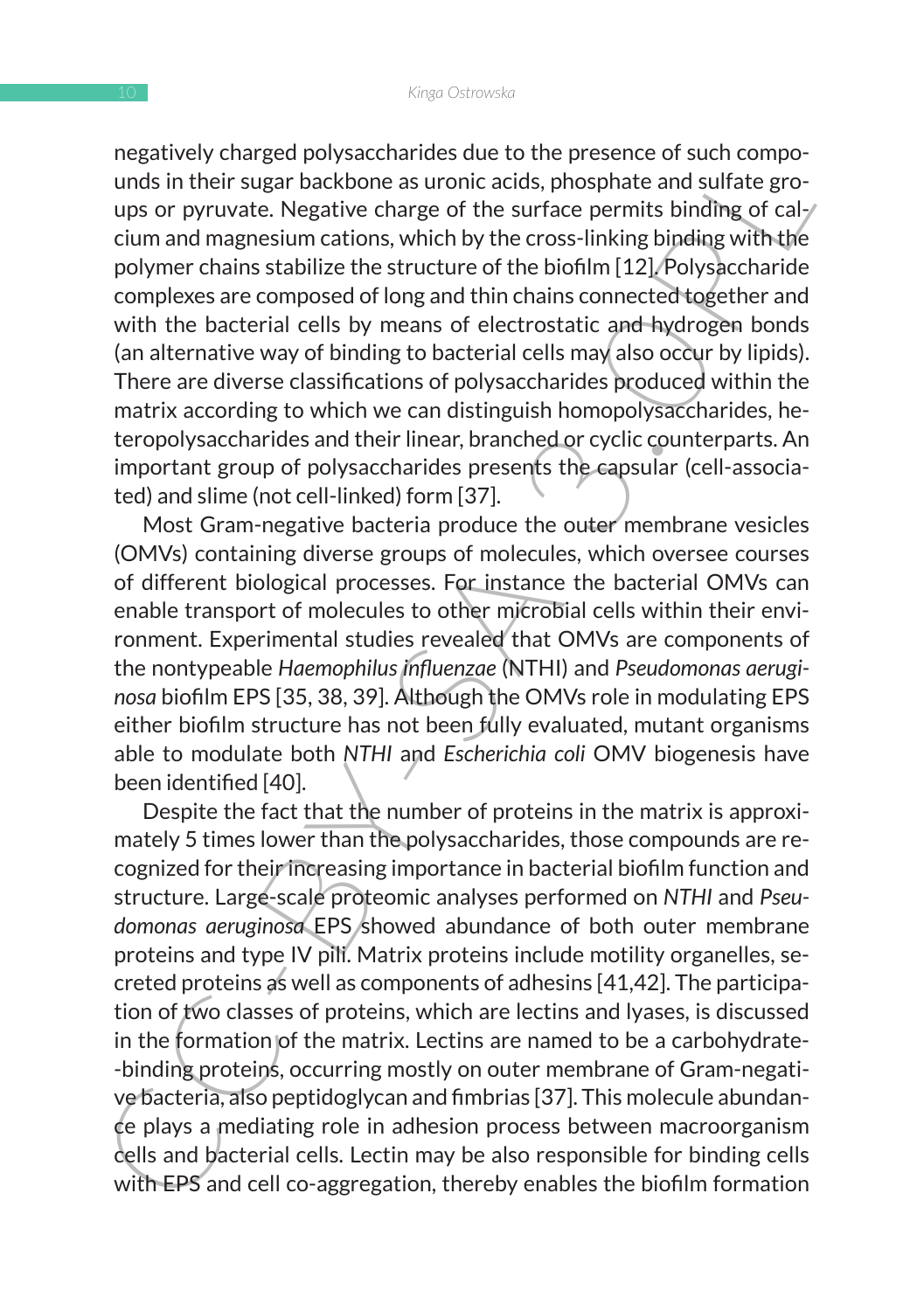HAD, One out the uses and minist wutery student proteins are rections and thee B produced by Pseudomonas aeruginos. Both lections are carbohydrate-binding proteins committed in biofilm formation process  $[24, 44]$ /moreove [43]. One of the best and most widely studied proteins are lectins LecA and LecB produced by *Pseudomonas aeruginosa*. Both lectins are carbohydrate-binding proteins committed in biofilm formation process [24, 44]. Moreover, among others well known proteins we can name large surface protein BapA, associated with robust biofilm formation in Gram-negative *Salmonella* species [45]. The biofilm EPS promotes the recalcitrance toward antibiotics and limited killing by innate immune components. Negatively affected by the EPS are also such processes as opsonization by immunoglobulins and complementation. It is widely accepted that resident biofilm bacteria respond by producing components and factors which significantly limit the non-oxidative and oxidative powers of phagocytic cells succor survival abilities of bacteria [46].

## **Resistance and tolerance: dangerous composition leading to biofilm recalcitrance phenomenon**

The biofilm lifestyle confers on the associated bacteria a measurable decrease in susceptibility to antimicrobial agents. Once the complex structure of biofilm is established, the resident bacteria are capable of surviving the diverse types of physical and chemical aggression, such as heavy metals, modulation in salinity, phagocytosis, UV light or acidity [3, 47, 48]. It is now clear that biofilm bacteria reveal characteristic ability to withstand killing mode of action mediated by antibiotic, which is directly responsible for difficulties and failures in the manner of therapeutic and clinical settings.

Nowadays it is obvious that wide-studied mechanisms involved in antibiotic resistance, like for instance modifying enzymes or efflux, play no more than marginal role in the abilities of bacterial biofilms to survive conventional antibiotics [3, 49]. Bacterial cells embedded in a biofilm are capable to partially withstand high dosage of antibiotics, even when these microorganisms are completely susceptible to those antibiotic under planktonic life conditions. This complex phenomenon is called "recalcitrance of biofilm bacteria towards antibiotics" and is due to many mechanisms including resistance and tolerance [10]. *In vitro* studies of how planktonic bacterial cells can escape and survive antibiotic treatment brought scientist to the two concepts of tolerance and resistance.

Resistance is simply defined as the ability of bacterial cells to survive (multiply) in the presence of both bacteriostatic and bactericidal an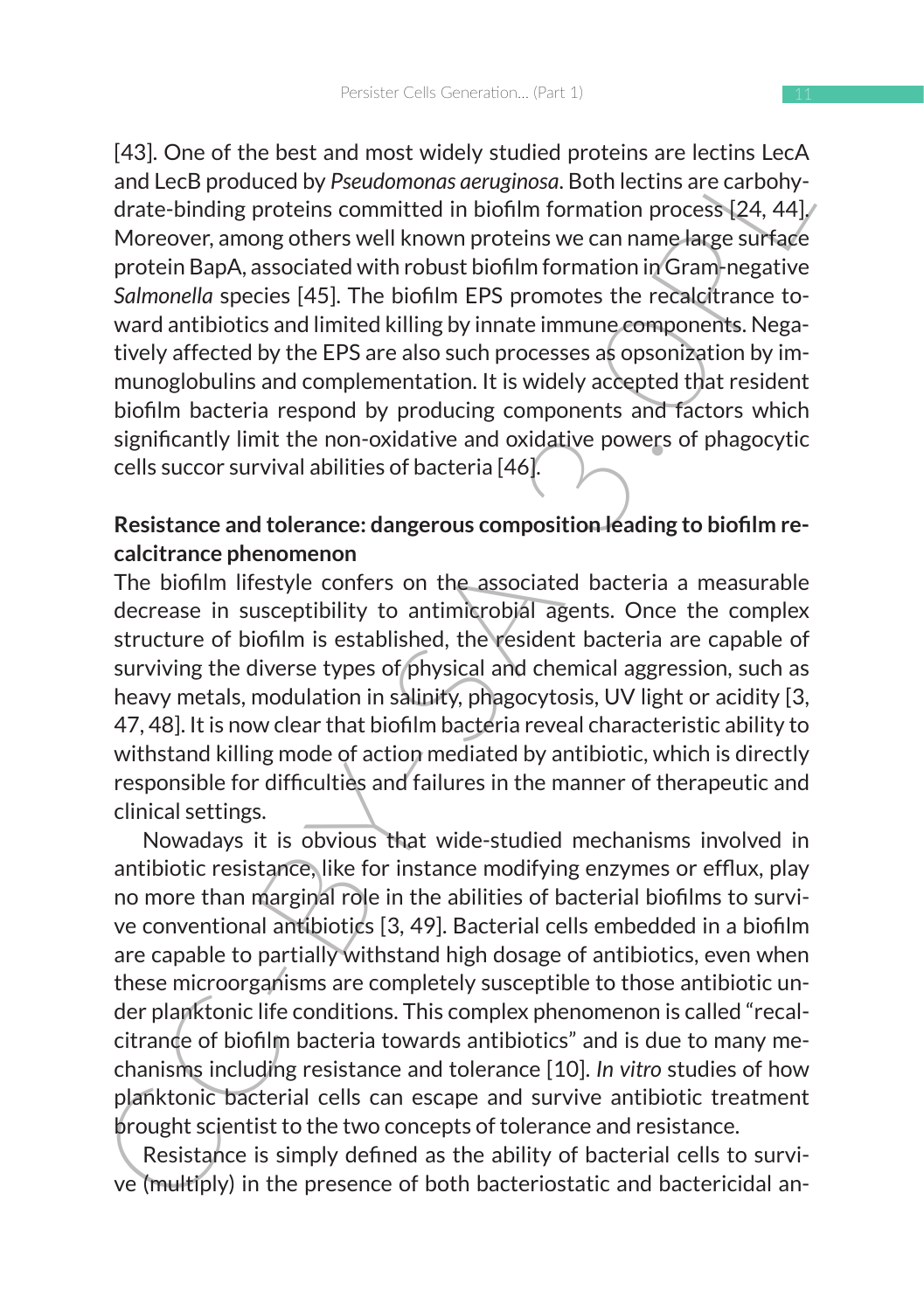timicrobial agent [50, 51, 52]. Typically resistance phenomenon is tested by evaluation of minimal inhibitory concentration (MIC) of antimicrobial compound. Many mechanisms stand behind resistance, including reduced permeability to antimicrobial agents (antibiotics), efflux pomp or enzymes destroying antibiotics. Moreover, it is important to realize that resistance is very often genetically inherited and hence transmitted between bacterial generation, or it also can be acquired through horizontal gene transfer [3].

Internous agent; [30, 34, 25]. Ypplaniy ressistance prenominos is setel<br>to evaluation of minimal inhibitory concentration (MIC) of antimicrobial<br>compound. Many mechanisms stand behind resistance, including reduy<br>of a perme Unlike resistance, tolerance is only associated with usage of bactericidal antimicrobial agents, that is to say an antimicrobial agent kills at least 99.9% of bacterial cells within 12 hours [51]. According to Clinical and Laboratory Standards Institute (CLSI), the lowest concentration of antimicrobial agent capable to reach this killing threshold is hereafter named minimal bactericidal concentration (MBC) [51]. In other words, the definition of tolerance can be expressed as the absence of growth, but the presence of microorganisms survival in the presence of a bactericidal antimicrobial agent. Two types of tolerance have been distinguished. First the genotypic one in which presence of a genetic alterations and modifications lead to ability of the antimicrobial agent to kill bacterial cells to be reduced, moreover can be transferred to the next generation cells. Diverse examples have been described e.g. in small colony variants of Gram-positive *Staphylococcus aureus* or *Streptococcus pneumoniae* [3, 53]. In the case of phenotypic tolerance the environment leads to decreased capacity of antibiotics to kill. However, noteworthy is the fact that this type of tolerance is fully reversible once returned to a growth-promoting growth media [54]

Study of bacterial biofilms has offered at least several physiological explanations of the recalcitrant nature of those bacterial conglomerates. Despite the fact that recalcitrance can be defined as a combination of tolerance and resistance, biofilm phenotype is more prone to tolerance rather than resistance [55, 56]. Biofilm recalcitrance phenomenon in most of the cases is non-inherited and can be reversed when biofilm structure is disrupted and microorganisms return to a planktonic form [57].

### **Antibiotic penetration and drug indifference**

Bacterial biofilm recalcitrance is a multifactorial and thus extremely complex phenomenon. Moreover, depending on the type of antibiotics used it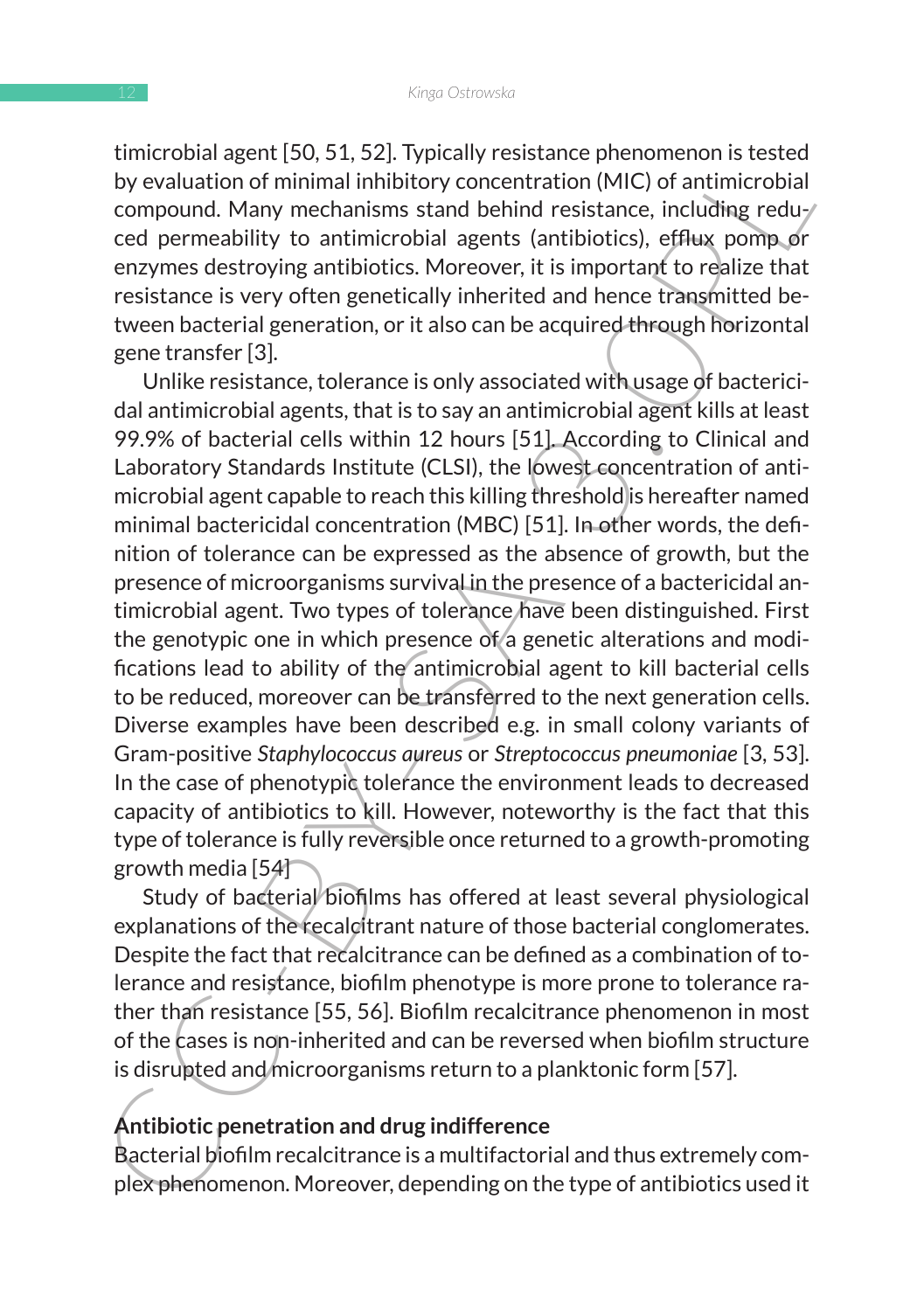involves diverse mechanisms like drug indifference or impaired antibiotic diffusion [3].

Involves unestained and and signification (after and a difference of implied antibotic difference difference difference difference difference (Fig. ) in activity consisting of extracted luminarity, whis posttulated that t Bacterial biofilms are sessile communities of cells resided in a matrix consisting of extracellular polymeric substances (EPS). Historically, it was postulated that the intrinsic antimicrobial resistance in biofilms is caused by self-produced and adhesive matrix, which was proposed to be the main culprit responsible for biofilm recalcitrance phenomenon [48]. Many data suggest that physicochemical properties of the EPS can retard or delay penetration of multiple diverse compounds, including antibiotics and antiseptics. The activity of an antibiotic can be reduced by adsorbtion on the matrix due to electrical interactions with polymers that surround bacteria within the biofilm [58]. Moreover, penetration of positively charged aminoglycosides is also slowed by polymers of the biofilm matrix which are negatively charged [59]. Observation of antibiotic diffusion through cardiac vegetation in endocarditis indicated that diffusion gradient is possible in the case of penicillin and glycopeptides – teicoplanin [60]. Conversely, Hoyle et al. revealed that EPS of *Pseudomonas aeruginosa* were capable of binding tobramycin, thereby exhibit delayed and reduced diffusion of this antibiotic *in vitro.* Moreover, it was indicated that planktonic cells were 15-fold more susceptible to this antibiotic than their biofilm counterparts. Other studies showed that diffusion of chlorine, a commonly used antiseptic was also reduced in the case of *Pseudomonas aeruginosa* and *Klebsiella pneumoniae* [61, 62]. *Staphylococcus aureus [63, 64]* and *Staphylococcus epidermidis*[65] slime remarkably decrease the activity of the vancomycin. Moreover, the efficacy of such antimicrobial agents as: cloxacillin, imipenem, cefpirome, erythromycin, roxithromycin, clindamycin, fusidic acid, trimethoprim, doxycycline, gentamicin, netilmicin, isepamicin or ofloxacin, also has been negatively affected by the EPS of *Staphylococcus epidermidis*. Moreover, the penetration profile was suggestive of a substrate being consumed within the matrix of the biofilm. Other studies by Suci et al. [66] revealed a reduced rate of ciprofloxacin transport to colonized surface compared with a transport to a sterile surface, suggesting that ciprofloxacin was captured and bonded to the components of biofilm matrix. In the light of foregoing studies, the chemical structure of the biofilm matrix is clearly significant and has been proved that, depending from the type of single pathogen, different types of exopolysaccharides can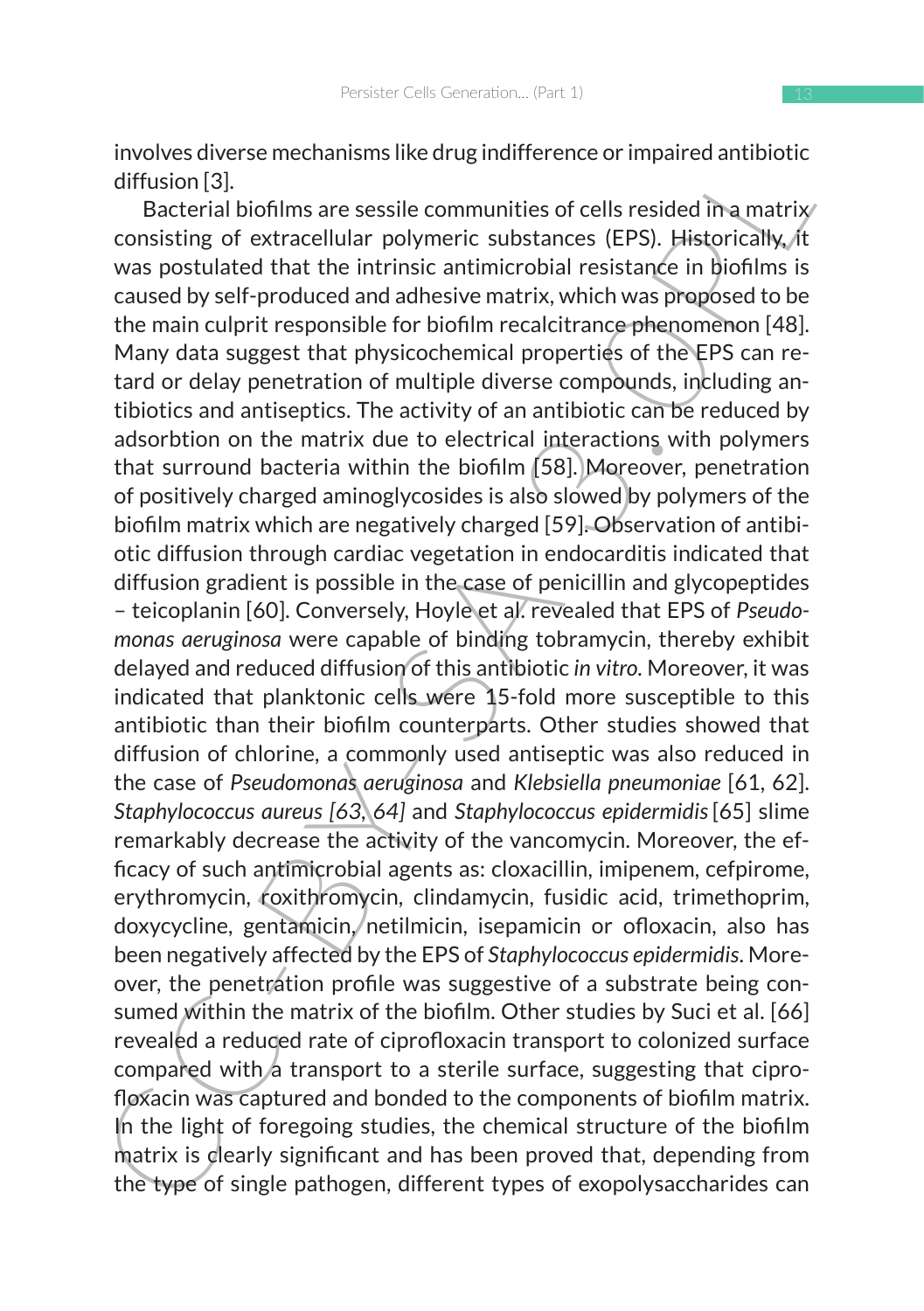be involved, due to the environment immediately surrounding the cells within a biofilm [3, 67].

be involved to the environment immediately surrouning the cension within a biohlim [3, 67].<br>
Wevertheless, the biofilm recalcitrance towards antimicrobial agenty<br>
Nevertheless, the biofilm recalcitron or handcon of antihip Nevertheless, the biofilm recalcitrance towards antimicrobial agents cannot be fully explained by reduction or handicap of antibiotic penetration. Mathematical models suggest that for many groups of antimicrobial agents there should be no barrier preventing their diffusion inside a biofilm structure. Such antibiotics as for example ampicillin or gatifloxacin are capable of strong penetration through the biofilm matrix, even though they miss to kill the whole population of biofilm bacteria [68, 69]. Even in the case of antibiotics that slowly diffuse through the biofilm matrix, a significant percentage of them finally reach all biofilm resident bacteria [8, 69]. Furthermore, delayed and retarded antibiotic diffusion through biofilm may have significant consequences in the physiology of bacterial cell, which can adapt to the presence of antimicrobial compounds. Moreover, a very dangerous trend associated with slow or limited diffusion is the transient exposition of biofilm bacteria to subinhibitory concentrations of antibiotics. It is also very likely that limited diffusion protects the biofilm structure from destructive activity of antimicrobials.

Drug indifference together with alteration with microenvironment is another serious problem in the biofilm recalcitrance phenomenon. Most antimicrobial agents is known to be more active against metabolically active microorganism. Microenvironment within deep layers of the biofilm due to a lack of nutrients, pH, or just anoxia can simply have antagonistic influence on antibiotic activity [70]. This problem is particularly conspicuous in the case of β-lactam antibiotics, which are active and fully effective only in combating metabolically active and dividing bacteria. Analogous other physico-chemical characteristic like low oxygen concentration prevailing within the deep layers of the biofilm reduce the bactericidal effect of such antibiotics like tobramycin or ciprofloxacin of *Pseudomonas areuginosa* biofilm [71].

#### **Literature**

1. Gillis RJ, White KG, Choi KH, Wagner VE, Schweizer HP, Iglewski BH. Molecular basis of azithromycin-resistant Pseudomonas aeruginosa biofilms. Antimicrob. Agents Chemother 2005; 49: 3858-3867.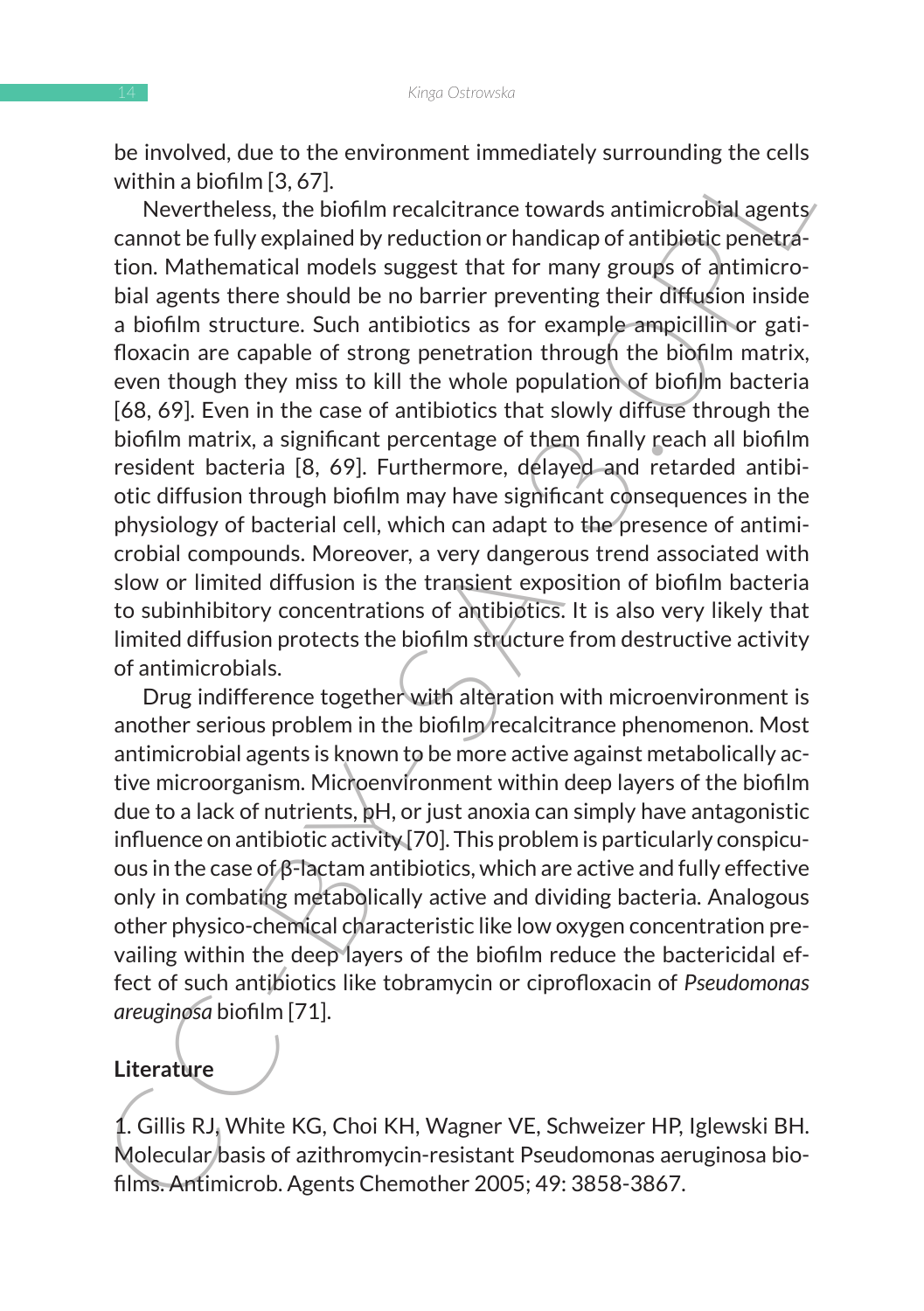2. Kint CI, Verstraeten N, Fauvart M, Michiels J. New-found fundamentals of bacterial persistence. Trends Microbiol 2012; 20: 577-585.

3. Lebeaux D, Ghigo JM, Beloin C. Biofilm-related infections: bridging the gap between clinical management and fundamental aspects of recalcitrance towards antibiotics. Microb Mol Biol Rev 2014; 3: 510-543.

4. Ezraty B, Vergnes A, Banzhaf M, et al. Fe-S cluster biosynthesis controls uptake of aminoglycosides in a ROS-less death pathway. Science 2013; 340: 1583-1587.

5. Dong Y, Chen S, Wang Z, Peng N, Yu J. Synergy of ultrasound microbubbles and vancomycin against Staphylococcus epidermidis biofilm. J Antimicrob Chemother 2013; 68: 816-826.

6. Weigel LM, Donlan RM, Shin DH, et al. High level vancomycin-resistant Staphylococcus aureus isolates associated with a polymicrobial biofilm. Antimicrob Agents Chemother 2007; 51: 231-238.

2. Knitc C<sub>1</sub>, verstratentin, rausvart vin, whichness J. New-Foodmation<br>tals of bacterial persistence. Trends Microbiol 2012; 20: 577-585.<br>
3. Lebeaux D, Ghigo JM, Beloin C. Biofilm-related infections-bridging the<br>
gap bet 7. Fernandez-Hidalgo N, Almirante B, Calleja R, et al. Antibiotic-lock therapy for long-term intravascular catheter-related bacteraemia: results of an open, non-comparative study. J Antimicrob Chemother 2006; 57: 1172-1180.

8. Lam J, Chan R, Lam K, Costerton JW. Production of mucoid microcolonies by Pseudomonas aeruginosa within infected lungs in cystic fibrosis. Infect Immun 1980; 28:546–556.

9. Bradshaw JH, Puntis JW. Taurolidine and catheter-related bloodstream infection: a systematic review of the literature. J Pediatr Gastroenterol Nutr 2008; 47:179-186.

10. Wu H, Moser C, Wang HZ, Høiby N, Song ZJ. Strategies for combating bacterial biofilm infections. Int J Oral Sci 2015; 7: 1-7.

11. Balcazar JL, Subirats J, Borrego CM. The role of biofilm as environmental reservoirs of antibiotic resistance. Front Microb 2015; 6: 1216.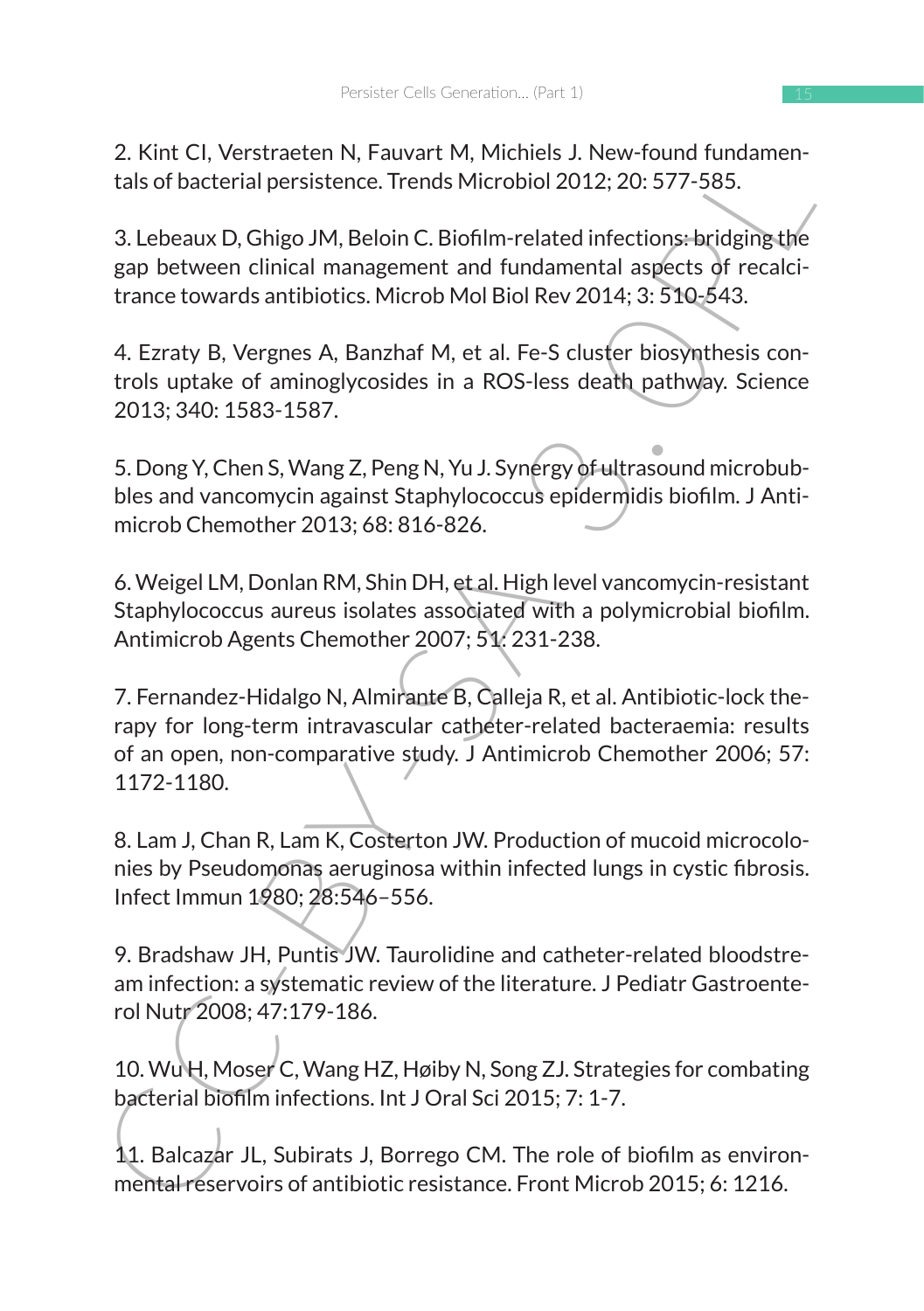12. Donlan RM, Costerton JW. Biofilms: survival mechanisms of clinically relevant microorganisms. Cli Microb Rev 2002; 15: 167-193.

13. Hall-Stoodley L, Costerton JW, Stoodley P. Bacterial biofilms: from the Natural environment to infectious diseases. Nat Rev Micro 2004; 2: 95-108.

14. McCarty S, Woods E, Percival S. Biofilms: from the concept to reality. Biofilms in infection prevention and control: A healthcare handbook 2014; p.143-158.

15. Costerton JW, Cheung, KJ, Greesey GG, Ladd TI, Nickel JC, Dasgupta M, Marrie TJ. Bacterial biofims In nature and disease. Annu Rev Microbiol 1987; 4: 435-464.

12. Dolnar KW, Coster for Nichims. Survive notes and the relations of the relation of the Natural environment to infection Rev 2002; 15: 167-193.<br>
13. Hall-Stoodley L, Costerton JW, Stoodley P. Bacterial biofilms: from<br>
th 16. Mai-Prochnow A, Lucas-Elio P, Egan S, Thomas T, Webb JS, Sanchez-Amat, A., Kjelleberg S. Hydrogen peroxide liked to lysine oxidase activity facilitates biofilm differentiation and dispersal in several gram-negative bacteria. J Bacteriol 2008; 190: 5493–5501.

17. Hall-Stoodley L, Stoodley P. Biofilm formation and dispersal and the transmission of human pathogens. Trends in Microb 2005; 1: 7-10.

18. Murillo O, Garrigos C, Pachon ME, et al. Efficacy of high doses of daptomycin versus alternative therapies against experimental foreign-body infection by methicillin-resistant Staphylococcus aureus. Ant Agents Chemother 2009; 53: 4252-4257.

19. Lebeaux D, Chauhan A, Rendueles O, Beloin C. From in vitro to in vivo models of bacterial biofilm-related infections. PLoS Pathog 2013; 2: 288- 356.

20. Xiao J, Klein MI, Falsetta ML, et al. The exopolysaccharide matrix modulates the interaction between 3D architecture and virulence of a mixed-species oral biofilm. PLoS Pathog 2012; 8(4): e1002623.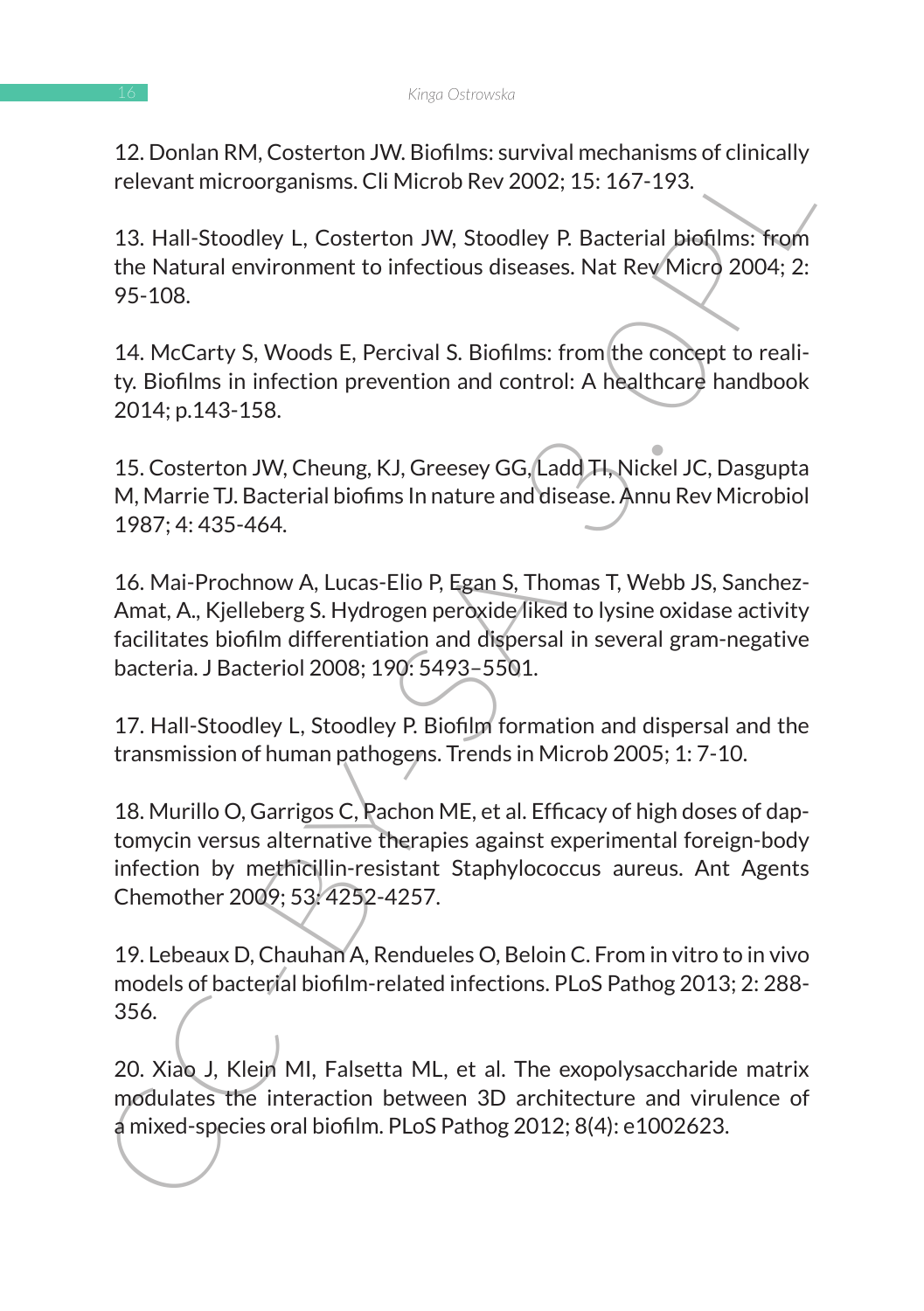21. Abdullahi UF, Igwenagu E, Mu'azu A, Aliyu S, Umar MI. Intrigues of biofilm: a perspective in veterinary medicine. Vet World 2016; 9(1): 12- 18.

22. Renner LD, Weibel DB. Physicochemical regulation of biofilm formation. MRS Bull 2011; 36(5): 347-355.

23. Flemming HC, Wingender J. The biofilm matrix. Nat Rev Microbiol 2010; 8(9): 623-633.

24. Borlee B, Goldman A, Murakami K, Samudrala R, Wozniak D J, Parsek MR. Pseudomonas aeruginosa uses a cyclic-di-GMP-regulated adhesin to reinforce the biofilm extracellular matrix. Mol Microbiol 2010; 75: 827-842.

25. Harmsen M, Yang L, Pamp SJ, Tolker-Nielsen T. An update on Pseudomonas aeruginosa biofilm formation, tolerance and dispersal. FEMS Immunol Med Microbiol 2010; 59(3): 253-68.

2.1. Audulain Urr, ngwelragu c, ivilizzu A, Aliyyi 3, Ulmar Virr, iningues or<br>
biofilm: a perspective in veterinary medicine. Vet World 2016; 9(1): 12-<br>
18.<br>
22. Renner LD, Weibel DB. Physicochemical regulation of biofilm 26. Gunn JS, Bakaletz LO, Wozniak DJ. What's on the outside matters: The role of extracellular polymeric substance of Gram-negative biofilms in evading host immunity and as a target for therapeutic intervention. JBC Papers in Press 2016; doi/10.1074/jbc.R115.707547.

27. Turnbaugh PJ, Ley RE, Hamady M, Fraser-Liggett C, Knight R, Gordon JI. The human microbiome project: exploring the microbial part of ourselves in changing world. Nature 2007; 449(7164): 804-810.

28. Whitchurch CB, Tolker-Nielsen T, Ragas PC, Mattick JS. Extracellular DNA required for bacterial biofilm formation. Science 2002; 295: 1487.

29. Alhede M, Bjarnsholt T, Jensen P, et al. Pseudomonas aeruginosa recognizes and responds aggressively to the presence of polymorphonuclear leukocytes. Microbiol 2009; 155: 3500-3508.

30. Karatan E, Watnick P. Signals, regulatory networks and materials that build and break bacterial biofilms. Microbiol Mol Biol Rev 2009; 73: 310- 347.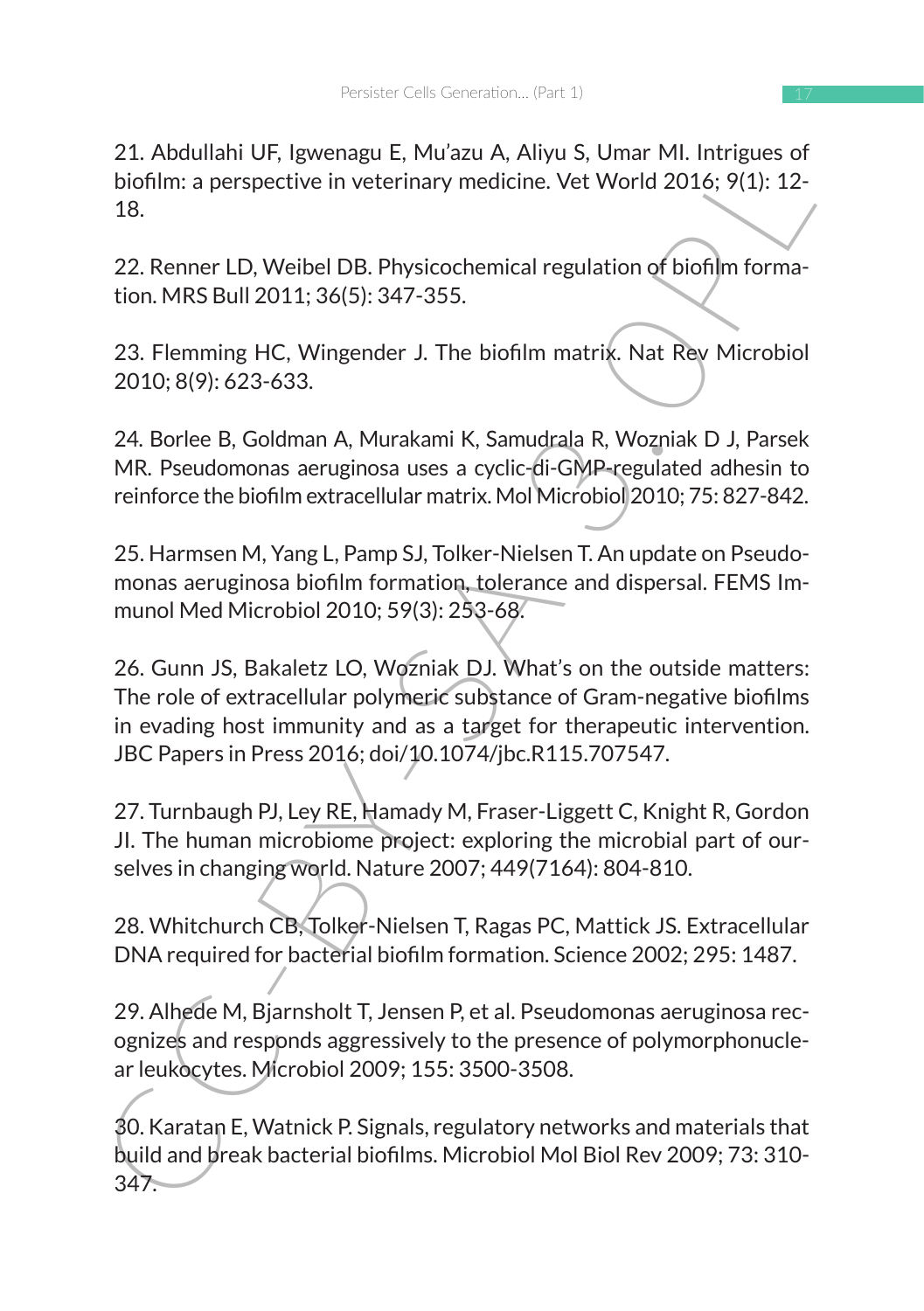31. Leid, JG, Shirtliff M, Costerton JRW, Stoodley P. Human leukocytes adhere to penetrate and respond to Staphylococcus aureus biofilm. Infect Immun 2002; 70: 6339-6345.

32. Berleman JE, Zemla M, Remis JP, et al. Exopolysaccharides microchannels direct bacterial motility and organize multicellular behavior. ISME J 2016; doi: 10.1038/ismej.2016.60

33. Davey ME, O'Toole GA. Microbial biofilms: from ecology to molecular genetics. Microbiol Mol Biol Rev 2000; 64: 847-867.

34. Sutherland I. Biofilm exopolysacchrides: a strong and sticky framework. Microbiol 2001.

35. More TT, Yadav JS, Yan S, Tyagi RD, Surampalli RY. Extracellular polymeric substances of bacteria and their potential environmental applications. J Environ Manage 2014; 1: 144:1-25.

36. Tsuneda S, Aikawa H, Hayashi H, Yuasa A, Hirata A. Extracellular polymeric substances responsible for bacterial adhesion onto solid surface. FEMS Microbiol Lett 2003; 223:287-292.

37. Starkey M, Gray K, Chang S, Parsek M. A sticky business: the extracellular polymeric substance matrix of bacterial biofilms. Microbial Biofilms, ASM Press. 2004, 174-192.

3.1. Leu, Justinia invi, Costericius Two, Suoduely P. Huniani eurato, vestinani euration invirsa aldere to penetrate and respond to Staphylococcus aureus biofilm. In-<br>feet Immun 2002; 70: 6339-6345.<br>
32. Berleman JE, Zemla 38. Hong W, Pang B, West-Barnette S, Swords WE. Phosphorylcholine expression by nontypeable Haemophilus influenzae correlates with maturation of biofilm communities in vitro and in vivo. J Bacteriol 2007; 189: 8300-8307.

39. Schooling S R, Beveridge TJ. Membrane vesicles: an overlooked component of the matrices of biofilms. J Bacteriol 2006; 188: 5945-5957.

40. Roier S, Zingl FG, Cakar F, et al. A novel mechanism for the biogenesis of outer membrane vesicles in Gram-negative bacteria. Nat Commun 2016; doi:10.1038/ncomms10515.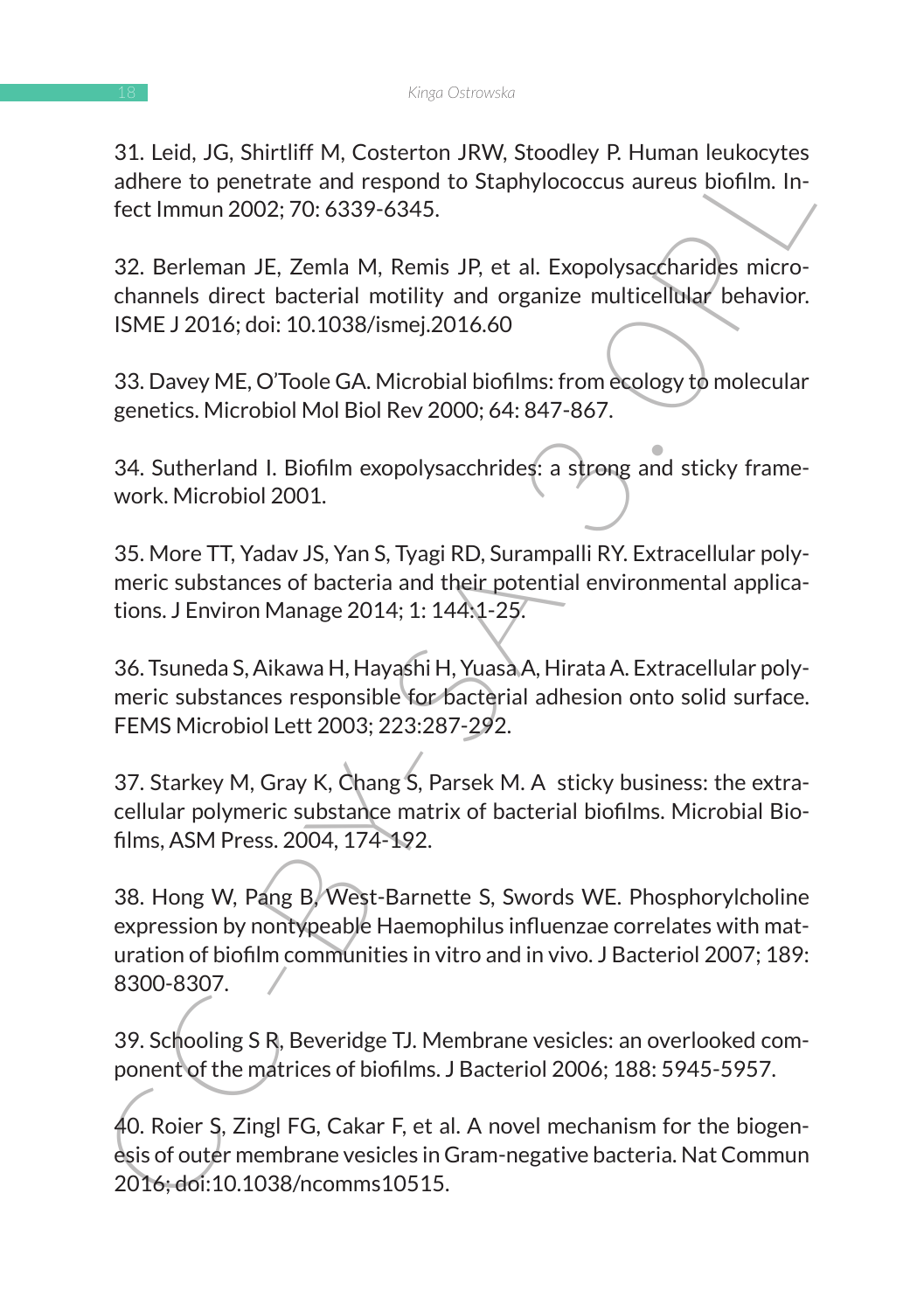41. Wu S, Baum M, Kerwin, J, et al. Biofilm-specific extracellular matrix proteins of nontypeable Haemophilus influenza. Pathog Dis 2015; 72: 143-160.

42. Toyofuku M, Roschitzki B, Riedel K, Eberl L. Identification of proteins associated with the Pseudomonas aeruginosa biofilm extracellular matrix. J Proteome Res 2012; 11: 4906-4916

43. Fiorina J, Weber M, Block J. Occurrence of lectins and hydrophobivity of bacteria obtained from biofilm of hospital catheters and water pipes. J App Microbiol 2000; 89: 494-500.

44. Imberty A, Wimmerova M, Mitchell E, Gilboa-Garner N. Structures of the lectins 8 from Pseudomonas aeruginosa: insights into the molecular basis for host glycan recognition. Microb Infect 2004; 6: 221-228.

45. Crawford R W, Reeve KE, Gunn JS. Flagellated but not hyperfimbriated Salmonella enterica Serovar Typhimurium attaches to and forms biofilms on cholesterol-coated surfaces. J Bacteriol 2010; 192: 2981-2990.

41. wus. Sadurn W, New HI, a, et al. Bountin-species and State Proteins of nontypeable Heemophilus influenza. Pathog Dis 2015; 72:<br>
143-160.<br>
42. Toyofuku M, Roschitzki B, Riedel K, Eberl L. Identification of proteins<br>
ass 46. Limoli DH, Rockel AB, Host KM, Jha A, Kopp BT, Hollis T, Wozniak DJ. Cationic antimicrobial peptides promote microbial mutagenesis and pathoadaptation in chronic infections. PLoS Pathog 2014; 10 (4): 10e1004083.

47. Rendueles O, Ghigo JM. Multi-species biofilms: how to avoid unfriendly neighbors. FEMS Microbiol Rev 2012; 36(5): 972-989.

48. Donlan RM. Biofilm formation: A clinically relevant microbiological process. Health Care Epidemiol 2001; 33:1387-1392.

49. Singh R, Ray P, Das A, Sharma M. Penetration of antibiotics through Staphylococcus aureus and Staphylococcus epidermidis biofilms. J Antimicrob Chemother 2010; 65:1955–1958.

50. Poole K. Bacterial multidrug efflux pumps serve other functions. Microbes Environ 2008; 3:179-185.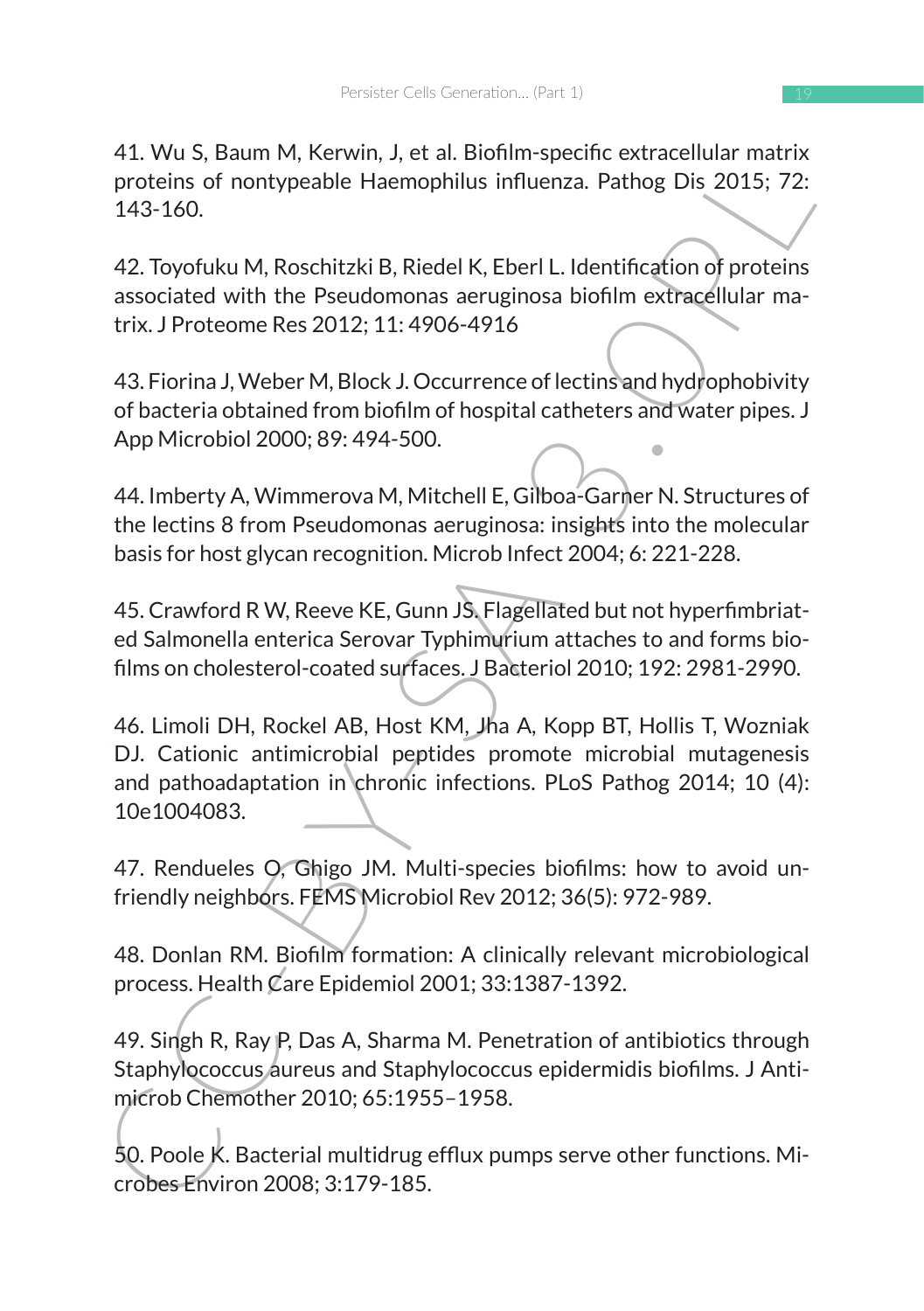51. Del Pozo JL, Garcia Cenoz M, Hernaez S. Effectiveness of teicoplanin versus vancomycin lock therapy in the treatment of port-related coagulase-negative staphylococci bacteraemia: a prospective case-series analysis. Int J Antimicrob Agents 2009; 34:482–485.

52. Rijnders BJ, Van Wijngaerden E, Vandecasteele SJ, Stas M, Peetermans WE. Treatment of long-term intravascular catheter-related bacteraemia with antibiotic lock: randomized, placebo-controlled trial. J Antimicrob Chemother 2005; 55:90–94.

3. Let Prozo Jr., Jardu Centoz M, Herniez S. Criettureless of economismic versus vancomyrin lock therapy in the treatment of port-related coagu-<br>lase-negative staphylococci bacteraemia: a prospective case-series anal-<br>yisi 53. Hoffmann N, Lee B, Hentzer M, et al. Azithromycin blocks quorum sensing and alginate polymer formation and increases the sensitivity to serum and stationary-growth-phase killing of Pseudomonas aeruginosa and attenuates chronic P. aeruginosa lung infection in Cftr(−/−) mice. Antimicrob Agents Chemother 2007; 51:3677–3687.

54. Hoyle BD, Alcantara J, Costerton JW. Pseudomonas aeruginosa biofilm as a diffusion barrier to piperacillin. Antimicrob Agents Chemother 1992; 36:2054–2056.

55. Aggarwal S, Stewart PS, Hozalski RM. Biofilm cohesive strength as a basis for biofilm recalcitrance; are bacterial biofilms overdesigned?. Microbiol Insights 2015; 8: 29-32.

56. Turakhia MH, Cooksey KE, Characklis WG. Influence of a calcium-specific chelant on biofilm removal. Appl Environ Microbiol 1983; 46:1236–1238.

57. Ueda A, Attila C, Whiteley M, Wood TK. Uracil influences quorum sensing and biofilm formation in Pseudomonas aeruginosa and fluorouracil is an antagonist. Microb Biotechnol 2009; 2: 62-74.

58. Amato SM, Brynildsen MP. Nutrient transitions are a source of persisters in Escherichia coli biofilms. PLoS One 2014; 9:e93110. 10.1371.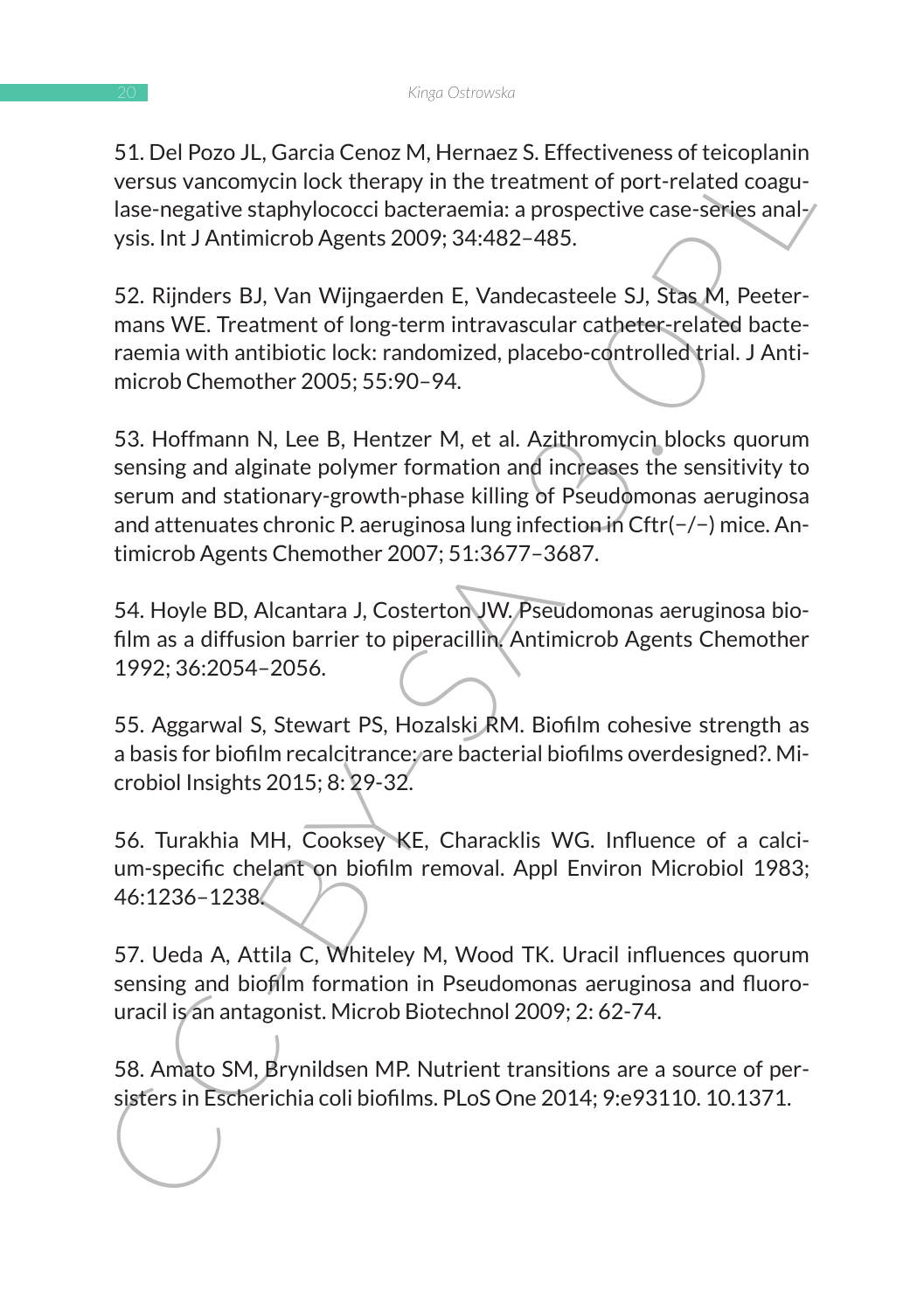59. Barras A, Martin F, Bande O, et al. Glycan-functionalized diamond nanoparticles as potent E. coli anti-adhesives. Nanoscale 2013; 5:2307– 2316.

60. Mulcahy LR, Burns JL, Lory S, Lewis K. Emergence of Pseudomonas aeruginosa strains producing high levels of persister cells in patients with cystic fibrosis. J Bacteriol 2010; 192:6191-6199.

61. Conlon BP, Nakayasu ES, Fleck LE, et al. Activated ClpP kills persisters and eradicates a chronic biofilm infection. Nature 2013; 503:365–370.

62. Thien-Fah C, O'Toole GA. Mechanisms of biofilm resistance to antimicrobial agents. Trends Microbiol 2001; 9: 34-39.

63. Mathur T, Singhal S, Khan S. Adverse effect of staphylococci slime on in vitro activity of glycopeptides. Jpn J Infect Dis 2005; 58:353-7.

64. Costenko V, Ceri H, Martinuzzi RJ. Increased tolerance of Staphylococcus aureus to vancomycin in viscous media. FEMS Immunol Med Microbiol 2007; 51:277-88.

65. Souli M, Giamarellou H. Effects of slime produced by clinical isolates of coagulase-negative staphylococci on activities of various antimicrobial agents. Antimicrob Agents Chemother 1998; 42:939-41.

66. Suci PA, Mittelman MW, Yu FP, Geesey GG. Investigation of ciprofloxacin penetration into Pseudomonas aeruginosa biofilms. Antimicrob Agents Chemother 1994; 38: 2125-2133.

37. Baltas A, Warturr, Baltac O, et al. Glycali-Hucharakee diamon<br>napparticles as potent E. Coli anti-adhesives. Nanoscale 2013; 5:2307-<br>2316.<br>60. Mulcahy LR, Burns JL, Lory S, Lewis K. Emergence of Pseudomonas<br>areuginos a 67. Attila C, Ueda A, Wood TK. 5-Fluorouracil reduces biofilm formation in Escherichia coli K-12 through global regulator AriR as an antivirulence compound. Appl Microbiol Biotechnol 2009; 82:525-533.

68. Lee YS, Han CH, Kang SH, et al. Synergistic effect between catechin and ciprofloxacin on chronic bacterial prostatitis rat model. Int J Urol 2005; 12:383-389.